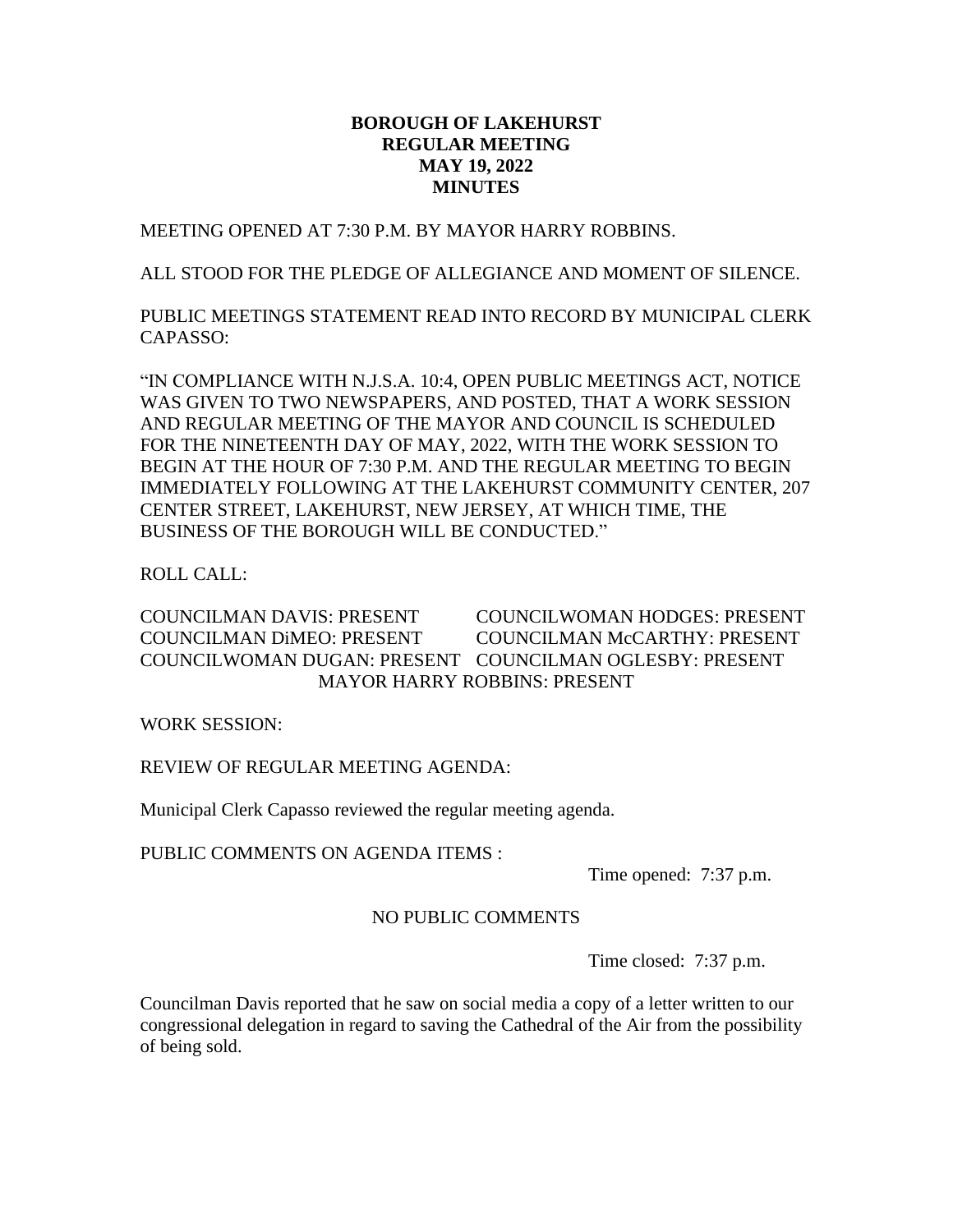Mayor Robbins reported he is aware of the letter and will be sending out his own letter asking the same. Mayor Robbins added that is a "big part" of history that should not be destroyed.

Mr. Davis also reported there is flooding on one side of Lake Street and the other side is completely dried due to a grate being removed. Mr. Davis stated he spoke with Dave Winton, Public Works Department Head, and asked him to reach out to the county.

Councilman McCarthy reported he will be voting no to Resolutions #22-098 and #22-099 due to the fact that key information is not mentioned in the resolutions. Mr. McCarthy stated it is nothing personal against the person on the resolution adding it has to do with the Personnel Committee who had agreed to creating these positions with the stipulation that the borough continues to receive grant money to fund these positions adding this is not in the resolution.

Mr. McCarthy stated his concerns in regard to the selection of marijuana businesses mentioned in Ordinance #2022-08.

Mayor Robbins stated there will be set number of questions that will be asked to each marijuana business applying for a license adding there will be no conversations.

Mr. McCarthy asked if the borough is establishing those questions.

Mayor Robbins answered the state establishes the questions. Mayor Robbins stated that the committee will only ask those set of questions, the committee will then make the recommendation to the mayor and council who in turn will make the final decision.

Discussion continued regarding the selection of marijuana businesses in the borough.

ADJOURNMENT OF WORK SESSION:

Motion by: James Davis Seconded by: Brian DiMeo To adjourn work session. Roll call vote held. All votes affirmative.

APPROVAL OF MINUTES:

Motion by: Bernadette Dugan Seconded by: Steven Oglesby To approve minutes of May 5, 2022 Regular Meeting. Roll call vote held. All votes affirmative.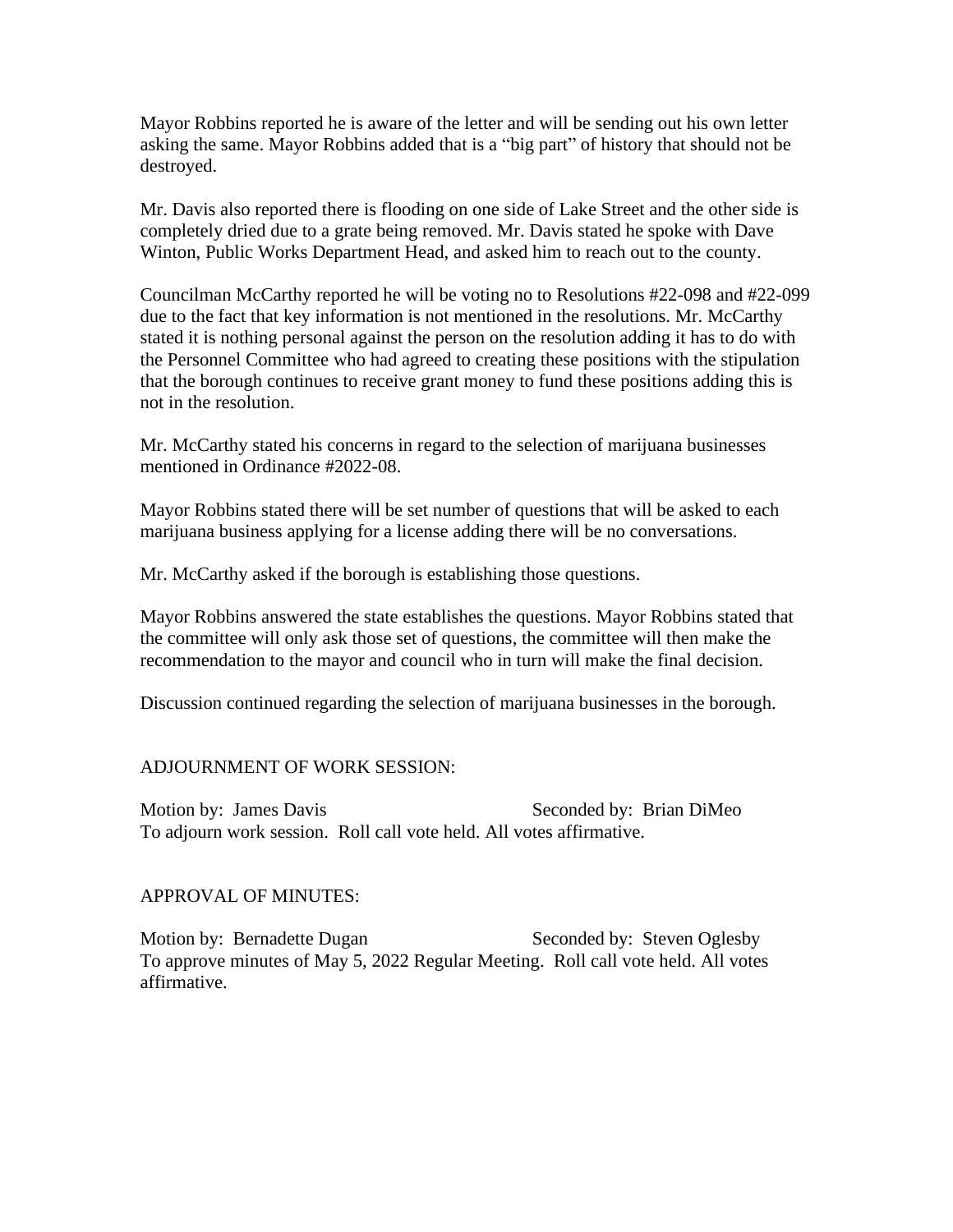### CONSENT AGENDA:

All matters to be considered to be routine in nature and will be enacted by one motion. There will be no separate discussion of these items. If any discussion is desired by Council, that particular item will be removed from the Consent Agenda and will be considered separately.

### A. RESOLUTIONS:

- 1. Resolution #22-096 re: Payment of Bills
- 2. Resolution #22-097 re: Municipal Service Fee for Mobile Home Parks
- 3. Resolution #22-098 re: Appointing Amy Lowe as the Clean Communities Coordinator
- 4. Resolution #22-099 re: Appointing Amy Lowe as the Recycling Coordinator
- 5. Resolution #22-100 re: Capital Budget Amendment

#### B. CORRESPONDENCE:

A request to serve alcohol at a private event.

#### C. ORDINANCES APPROVED ON FIRST READING:

"AN ORDINANCE OF THE BOROUGH OF LAKEHURST, IN THE COUNTY OF OCEAN, STATE OF NEW JERSEY, AUTHORIZING VARIOUS IMPROVEMENTS AND TO APPROPRIATE THE SUM OF \$38,000 TO PAY THE COST THEREOF, FULLY FUNDED BY THE CAPITAL IMPROVEMENT FUND" (#2022-06)

"AN ORDINANCE OF THE BOROUGH OF LAKEHURST, IN THE COUNTY OF OCEAN, STATE OF NEW JERSEY, AUTHORIZING REPAIRS TO A UTILITY VEHICLE AND RELATED EQUIPMENT TO APPROPRIATE THE SUM OF \$20,000 TO PAY THE COST THEREOF, FULLY FUNDED BY THE CAPITAL IMPROVEMENT FUND" (#2022-07)

"AN ORDINANCE OF THE BOROUGH OF LAKEHURST, COUNTY OF OCEAN, STATE OF NEW JERSEY AMENDING AND SUPPLEMENTING THE REVISED GENERAL ORDINANCES OF THE BOROUGH, CHAPTER IV ENTITLED "GENERAL LICENSING", SECTION 4-5 LICENSED MARIJUANA OPERATIONS" (#2022-08)

Motion by: James Davis The Seconded by: Bernadette Dugan To approve consent agenda. Roll call vote held. All votes affirmative with the exception of Councilman McCarthy who voted no to Resolutions #22-098 and #22-099.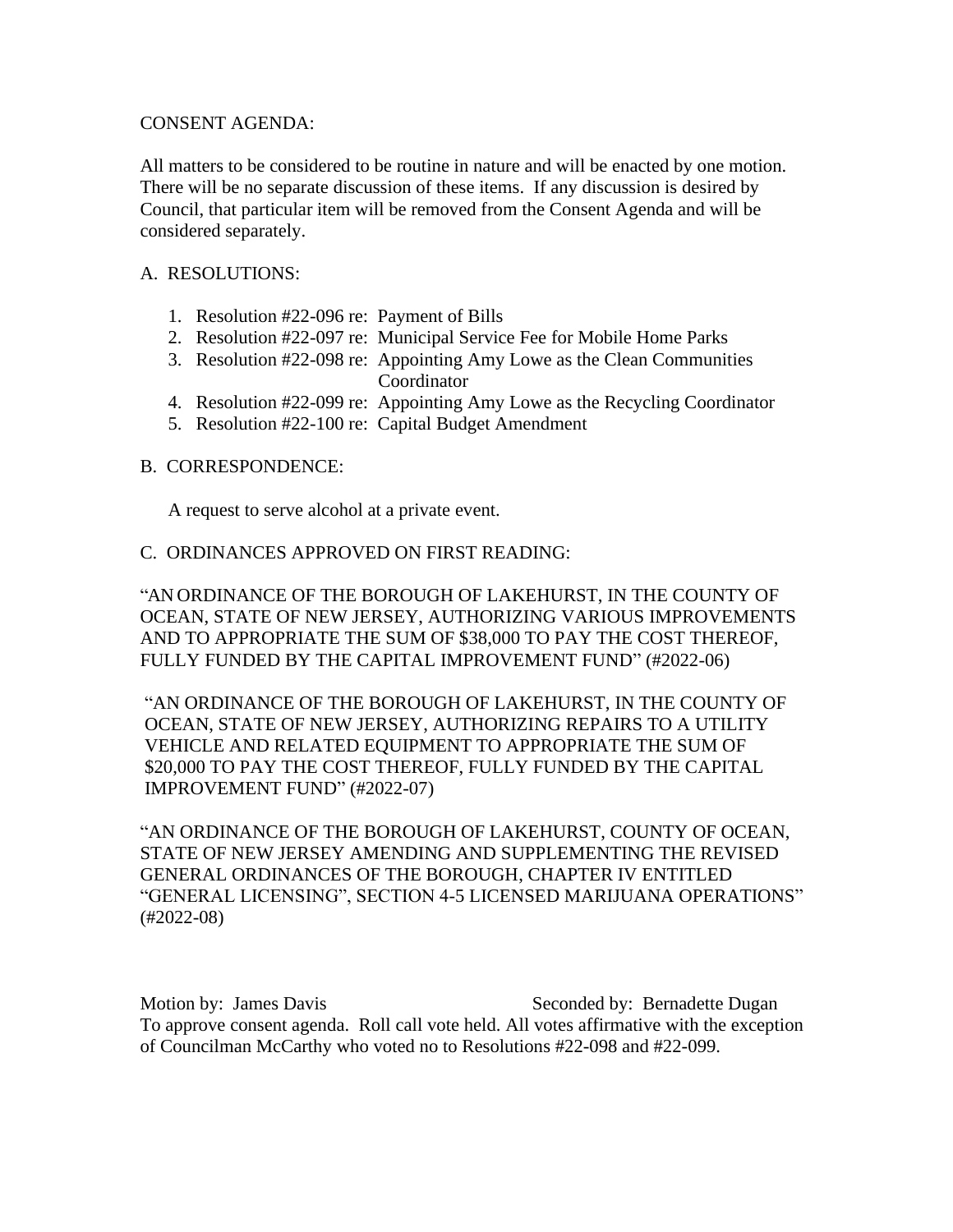## COMMITTEE/COUNCIL REPORTS:

Councilwoman Dugan reported Public Works will be hauling beach sand, getting the beach ready. Ms. Dugan also reported that Dave Winton, Public Works Department Head, emailed the county in regard to the road reconstruction of Union Avenue, making them aware of the July events happening and added he is waiting on a response.

Mayor Robbins added he has a call in to Scott Waters, the Supervisor of Ocean County Roads Department.

Councilman Davis reported the restrooms at Lake Horicon are repaired and back in working condition. Mr. Davis also reported the pavilion has been reroofed and the steel beam has been installed adding there are a few cosmetics to finish. Mr. Davis stated he is impressed with how much money was saved with having the project done in-house.

Mayor Robbins asked how much was saved.

Mr. Davis answered the borough saved about \$30,000.00.

Mayor Robbins gave kudos to Public Works.

Mr. Davis also reported that the Giberson Memorial Bench has been installed at Lake Horicon and added the family will be in town on Saturday for the dedication. Mr. Davis stated he also had Mr. Giberson's name added to the Memorial Walk.

Councilman DiMeo asked if water inside the surveillance cameras at Lake Horicon been repaired.

Mr. Davis responded Mr. Winton is looking into the matter.

Councilman McCarthy report a Public Safety meeting was had with the department heads as well as Fire Chief Danny Dries. Mr. McCarthy stated the idea of the Fire Department's efforts in creating a "savings" to replace all the Scott Packs in a functional matter is doable according to Chief Financial Officer Wayne Sibilia. Mr. McCarthy added the mechanism would be to establish a Capital Improvement Fund on good faith with the governing body and the Fire Department, with their efforts to raise \$30,000.00 in five years from their annual allotments. Mr. McCarthy further stated if the Fire Department should receive a grant within that time frame, this mechanism will allow them to use the money for other items they see fit. Mr. McCarthy stated the Capital Improvement Fund is done through an ordinance that requires two readings.

Mayor Robbins asked if the Fire Department would receive less money in their budget each year.

Mr. McCarthy responded yes adding the money will come of the top each year and Mr. Sibilia will place that money into a Capital Improvement Fund.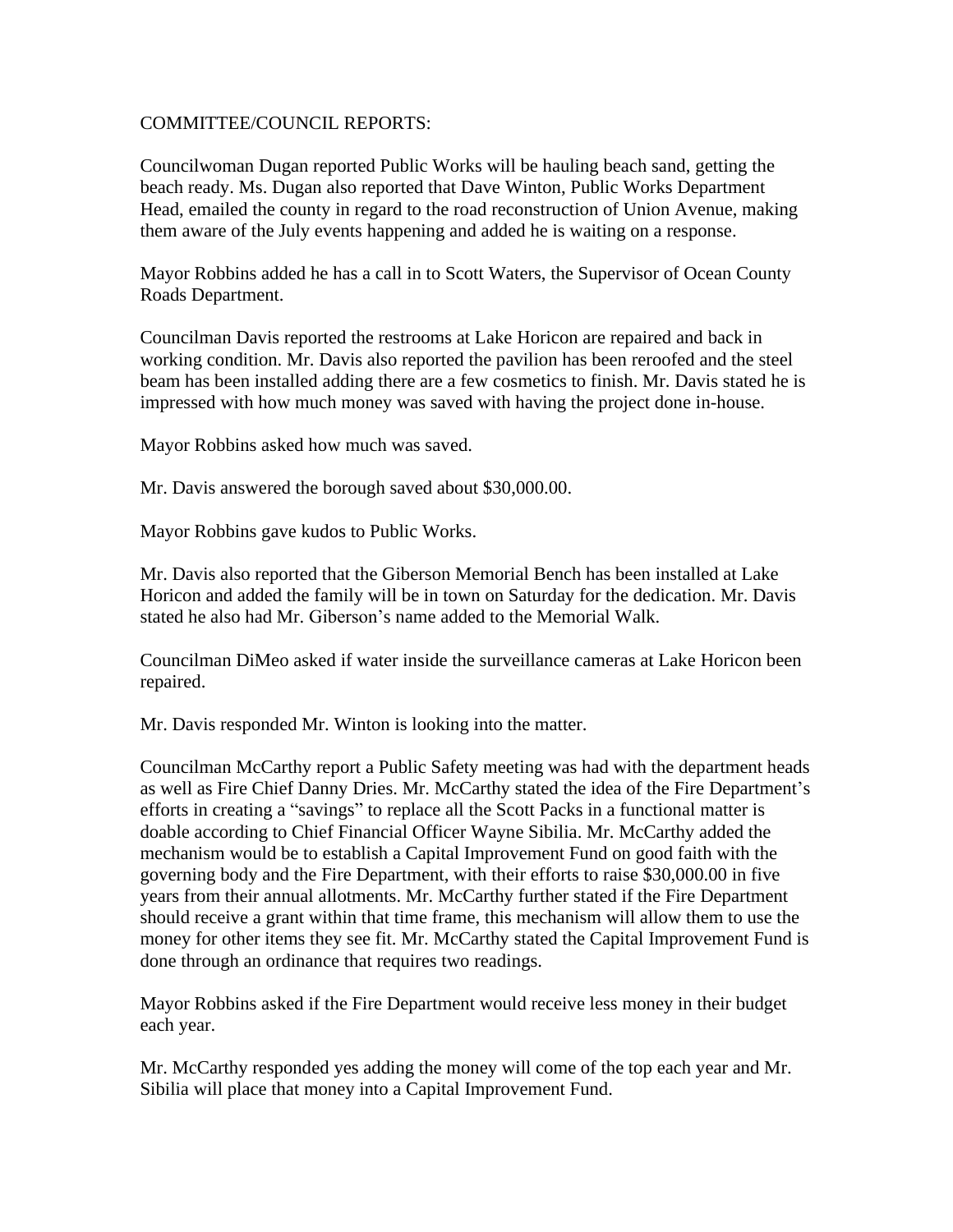Mr. McCarthy also reported that Police Chief Kline is having an issue with no crossing guards adding he has advertised with no avail. Mr. McCarthy stated Chief Kline petitioned the school administration to create a crossing guard stipend position for paraprofessional adding the police department would conduct the training. Mr. McCarthy also stated that the administration is agreeable to the idea and feel it is something that will work. Mr. McCarthy further stated that he directed Municipal Clerk Capasso to reach out to JIF in regard to the insurance coverage and as to whether the crossing guards are considered school employees or borough employees. Mr. McCarthy went on to say the stipend position salary is paid out twice annually making it more "appealing".

#### COMMENTS FROM PUBLIC:

Time opened: 8:14 p.m.

#### NO PUBLIC COMMENTS

Time closed: 8:14 p.m.

CLOSED SESSION:

Resolution to go into closed session read:

#### **RESOLUTION**

**WHEREAS,** Section 8 of the Open Public Meetings Act, Chapter 231, P. L. 1975, permits the exclusion of the public from a meeting in certain circumstances, **and**

**WHEREAS,** this public body is of the opinion that such circumstances presently exist.

**NOW, THEREFORE, BE IT RESOLVED** by the Mayor and Council of the Borough of Lakehurst, County of Ocean, State of New Jersey, as follows:

The public shall be excluded from discussion of and action upon the hereinafter specified subject matter.

The general nature of the subject matters to be discussed is as follows:

## PERSONNEL MATTERS/CONTRACT NEGOTIATIONS

It is anticipated at this time that the above stated subject matter will be made public.